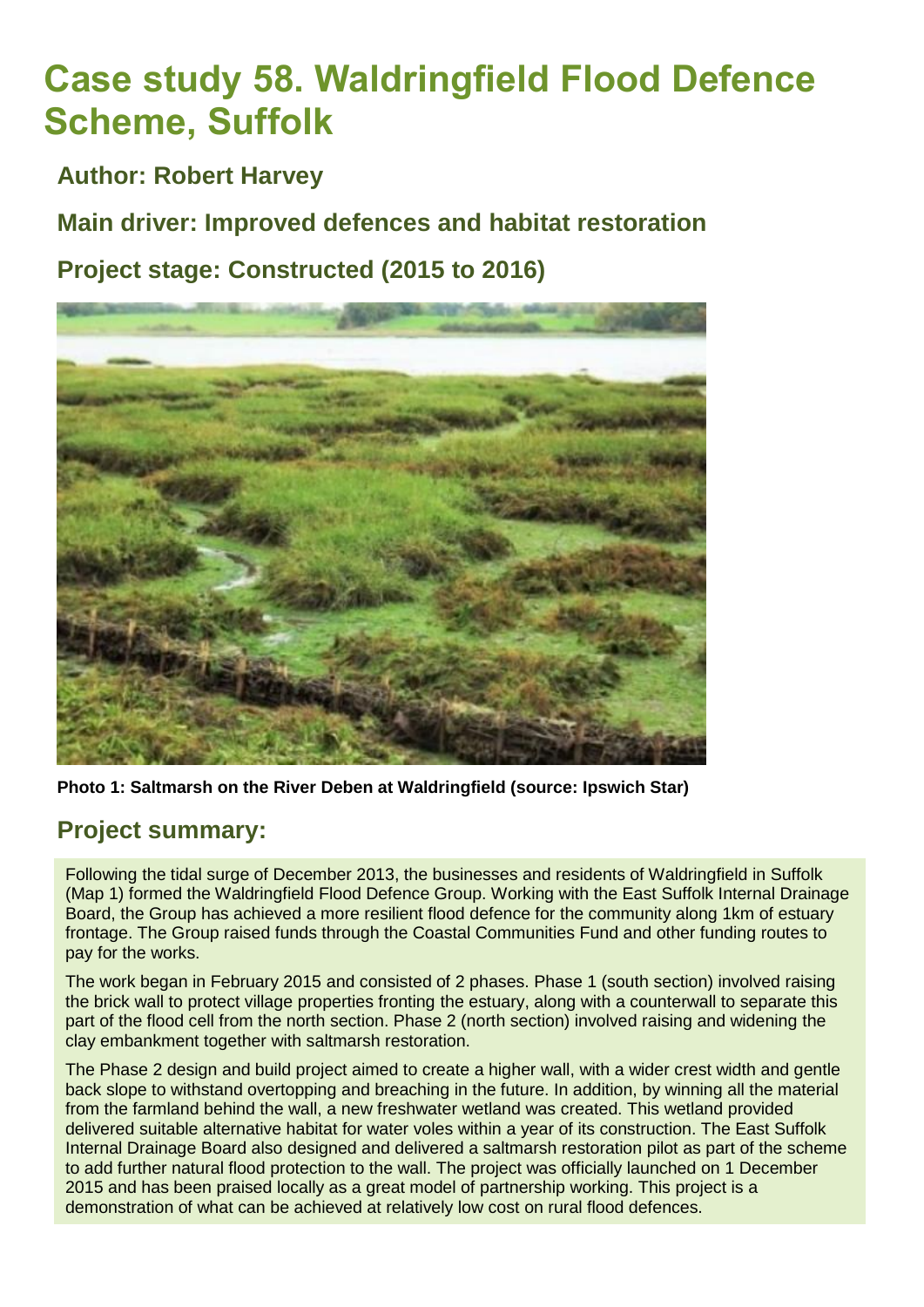# **Key fact:**

Through a partnership approach incorporating both traditional and working with natural processes (WWNP) measures, significant improvements have been made to flood risk management for approximately 20 properties and a well-used public footpath, along with the creation of freshwater habitat and restoration of saltmarsh. Early monitoring results demonstrate that simple and relatively inexpensive brushwood structures can increase sediment accumulation within areas of eroded saltmarsh, providing benefits to both flood defence and habitat.



**Map 1: Waldringfield (source: Ordnance Survey)**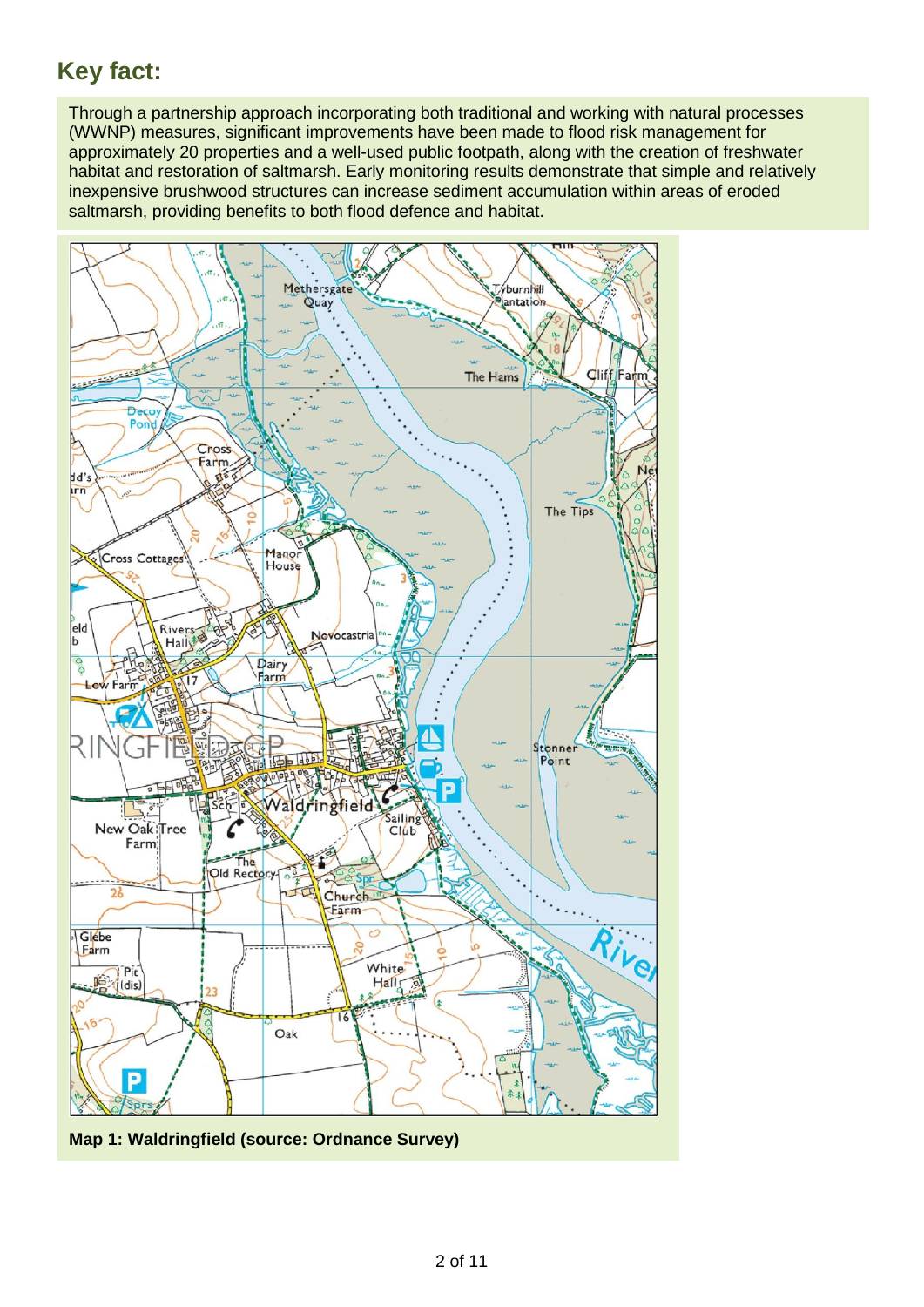# **1. Contact details**

| <b>Contact details</b>    |                                                          |  |
|---------------------------|----------------------------------------------------------|--|
| Name:                     | Karen Thomas (East Suffolk Internal Drainage Board)      |  |
| <b>Lead organisation:</b> | <b>Waldringfield Flood Defence Group</b>                 |  |
| <b>Partners:</b>          | East Suffolk Internal Drainage Board, Environment Agency |  |
| e-mail address:           | karent@wlma.org.uk                                       |  |

# **2. Location and coastal/estuarine water body description**

| <b>Coastal/estuarine water body summary</b>                          |                                                                                   |  |
|----------------------------------------------------------------------|-----------------------------------------------------------------------------------|--|
| <b>National Grid Reference:</b>                                      | TM 28497 44855                                                                    |  |
| Town, County, Country:                                               | Waldringfield, Suffolk, UK                                                        |  |
| <b>Regional Flood and Coastal</b><br><b>Committee (RFCC) Region:</b> | Anglian                                                                           |  |
| <b>Transitional and coastal water</b><br>body size $(km^2)$ :        | Not available                                                                     |  |
| <b>Transitional and coastal water</b><br>body and location:          | <b>Deben Estuary</b>                                                              |  |
| <b>Water Framework Directive water</b><br>body reference:            | Not available                                                                     |  |
| Land use, geology, substrate, tidal<br>range:                        | Clay and estuarine gravels and sands<br>Village, cattle and sheep grazing, arable |  |

# **3. Background summary of the coastal/estuarine water body**

#### **Socioeconomic/historic context**

In 2013, Waldringfield on the River Deben in south Suffolk had a low standard of protection compared with other estuary communities. In 2003, the community had turned down an Environment Agency scheme as it would have involved a sheet piled option that many of the waterfront property owners could not accept as it came very close to properties and obscured views of the river. During the December 2013 flood, 18 properties in Waldringfield were flooded, whereas those communities which had historically received improved flood defences were protected.

The Waldringfield Flood Defence Group was formed as a community-led project to provide increased flood risk management to the village. The project received support from the Environment Agency to complete the outline design of flood defences to protect homes and businesses in Waldringfield and the land to the north (Flood Cell 10 of the Deben Estuary Plan). The project aimed to:

- provide flood and coastal erosion risk management
- retain and improve the public footpath along the defences a valuable recreational resource bringing economic benefits to the community at Waldringfield
- create or restore both intertidal and freshwater habitat

In November 2013 the project was incorporated into the Deben Estuary Plan.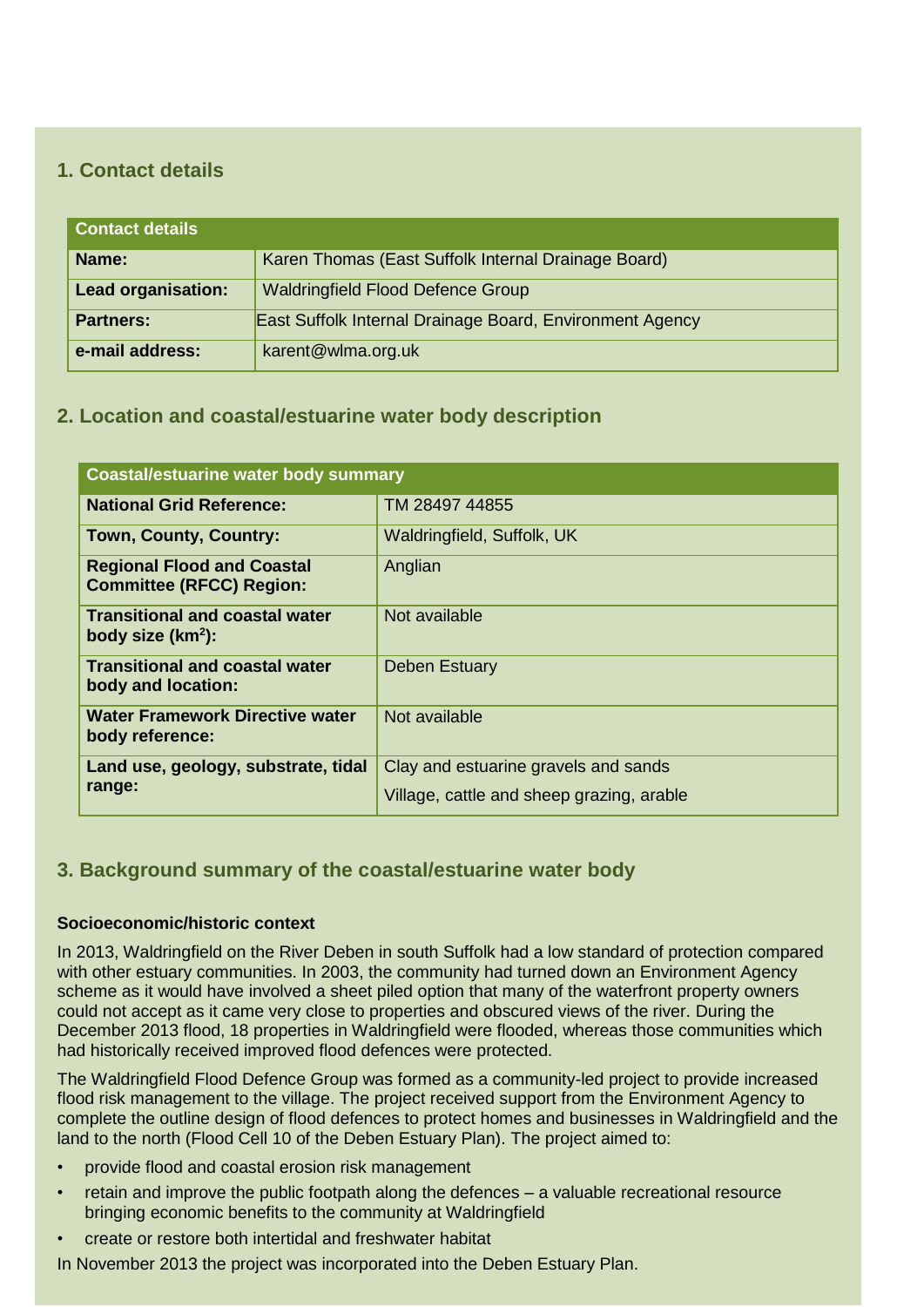The Environment Agency is keen to use this project as a pilot or proof of concept scheme to demonstrate how private stakeholders and local and central government agencies can collectively achieve what either party has historically struggled to achieve individually.

#### **Flood and coastal erosion risk management problem(s)**

Flood risk management to Waldringfield was provided by a clay bank that was vulnerable to overtopping during surge events. The Environment Agency forecast a 1 in 5 year risk of flooding.

#### **Other environmental problems**

Saltmarsh along the shore of the Deben immediately north of Waldringfield was becoming eroded and degraded. This would likely increase the long-term vulnerability of the clay bank flood defence north of the village to erosion and wave overtopping.

# **4. Defining the problem(s) and developing the solution**

#### **What evidence is there to define the flood and coastal erosion risk management problem(s) and solution(s)**

The risk of flooding at Waldringfield was borne out by a near miss in November 2007, the December 2013 flood and another near miss in October 2014.

#### **What was the design rationale?**

#### *Phase 1 (led by the Environment Agency)Phase 1 (led by the Environment Agency)*

The principal flood defence measure (non-WWNP) consisted of the construction of a brick-clad wall (Photo 2) along the crest of the existing defence embankment, together with a counterwall running inland along the northern flank of the village. Pedestrian access through the wall was provided by closable flood gates to each property. The design height of the defence was +3.8m Ordnance datum (OD). Most of the wall is approximately 0.6m in height (Area 2), increasing to 1.3m at the southern end (Area 3) and 1.0 to 1.6m for the northern counterwall (Area 1).

#### *Phase 2 (led by the East Suffolk Internal Drainage Board)*

The clay embankment (Photo 3) north of Waldringfield was raised and widened to increase the standard of flood protection (non-WWNP), but no brick wall was constructed in this section. In addition, measures were implemented to restore and reinstate saltmarsh north of Waldringfield by encouraging accretion of fine sediment (WWNP). These measures consisted of placing brushwood faggots held in place by chestnut stakes in a variety of configurations including shore parallel, shore normal (miniature groynes) and to form enclosed polders. The project has focused on 3 distinct areas of work designed and built by the East Suffolk Internal Drainage Board.

#### (i) Toe protection for the flood defence (Photo 4)

In the central section north and south of the main sluice, there is little or no saltmarsh at the toe of the flood defence. Historically this frontage had been excavated to allow large boats to moor up alongside the old lime kilns. As a result, this area is very vulnerable to undercutting by tidal processes. A low faggot fence was installed in this section and runs parallel to the entire frontage either side of the sluice. The fence is set off the toe of the wall to:

- encourage accretion between the wall and the fencing
- promote new saltmarsh growth
- provide some protection from waves and currents

The fencing accommodates wildlife through a series of gaps or fish passes. There are also small 'groyne' structures spanning from the main fence, which aim to push flows away from the toe of the wall- further encouraging accretion. This work was completed in July 2016.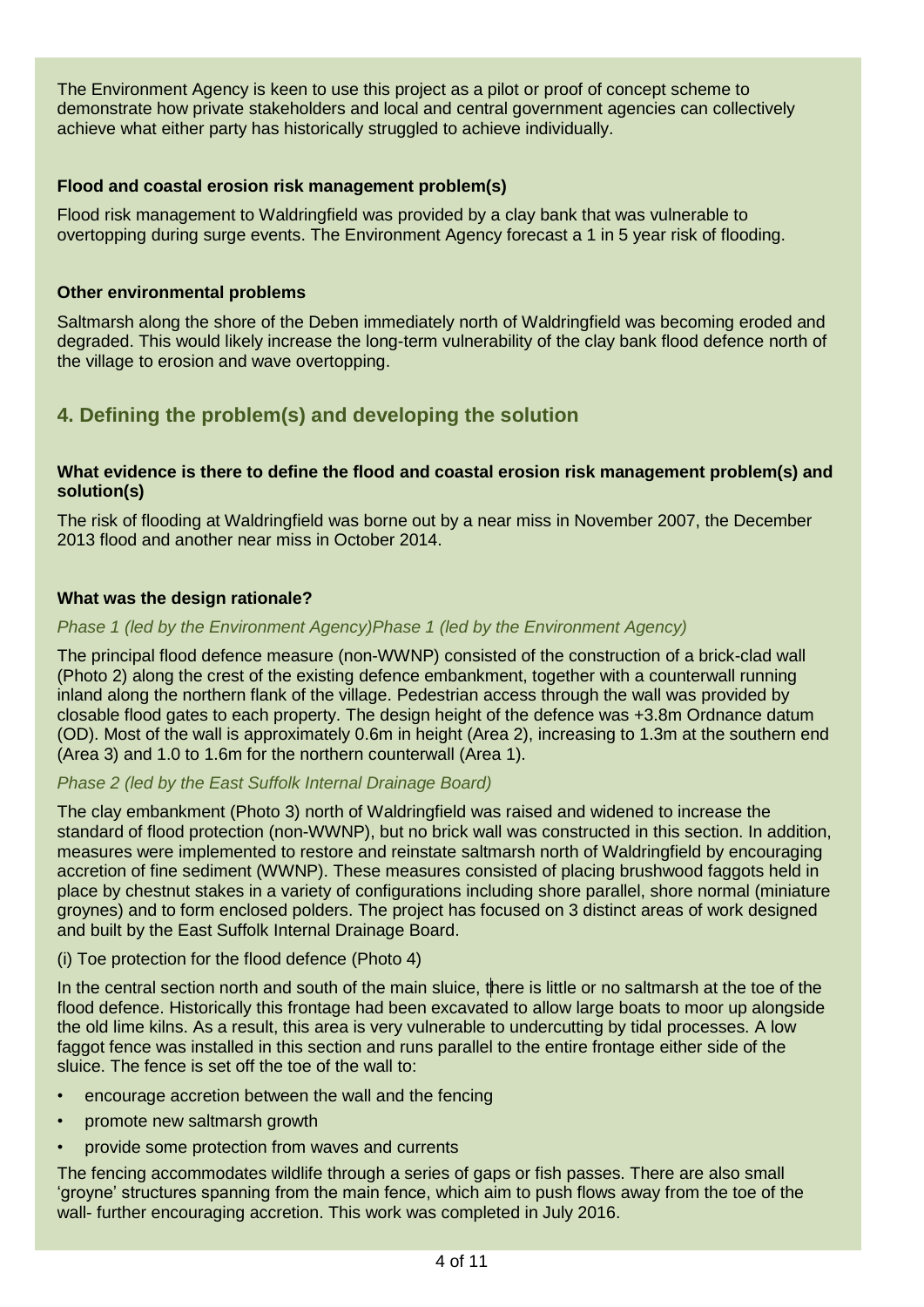

# **Photo 2: Brick-clad defence**



**Photo 3: Clay embankment**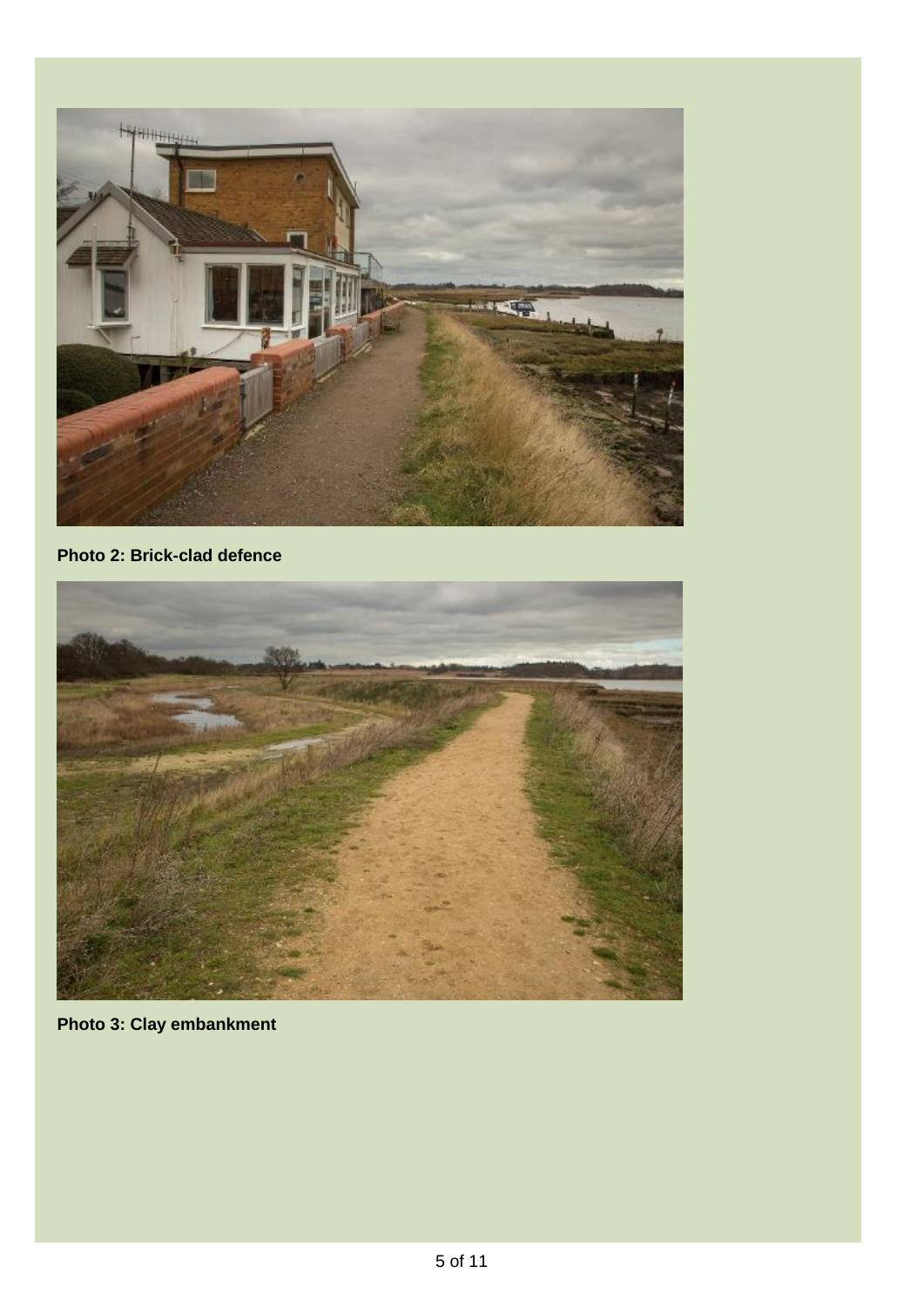

#### **Photo 4: Low faggot fence**

#### (ii) Stilling ponds (Photo 5)

This approach aims to use the materials to create low fences across small embayments to trap sediment and promote saltmarsh growth. These areas are common along the sides of larger creeks and within the marsh. It is hoped that these areas will create 'still water' allowing sediment to drop out of the water column and build up the intertidal area behind the fence. The conditions of the Marine Maritime Organisation (MMO) do not allow creeks to be closed off and the project has abided by these licence conditions. Most of this work is in the southern section of the marsh and fencing has been deployed along the sides of larger creeks and channels to capture bays for sedimentation to occur. Work was completed in September 2016.



**Photo 5: Stilling ponds**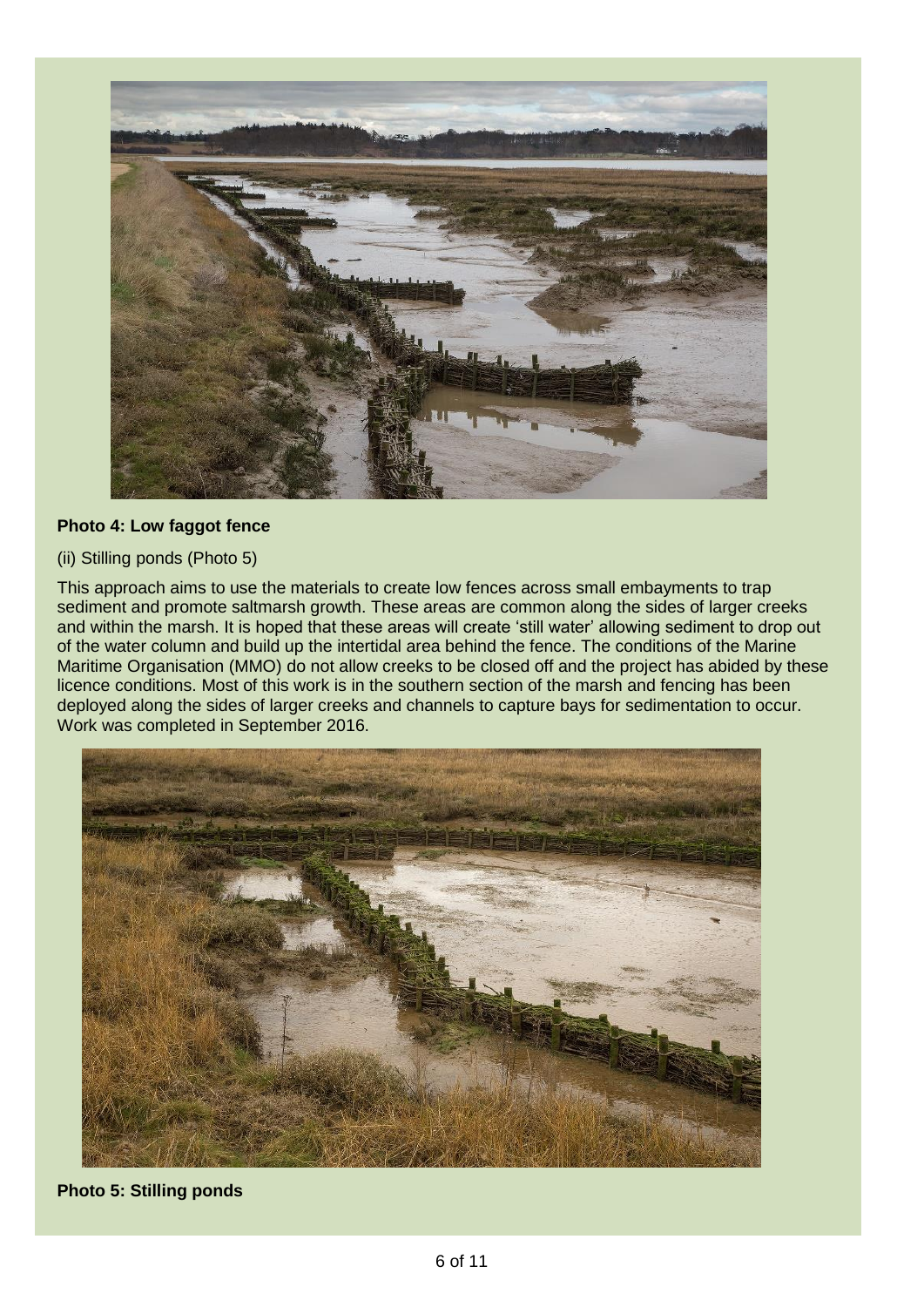(iii) Internal marsh protection to reduce fragmentation (Photo 6)

The Waldringfield marshes have been identified as 'fragmented' by Natural England and the Environment Agency. The creek systems are joining up and, as tidal flows then increase, saltmarsh is eroded. In a departure from the fencing approach, a different design is being trialled in those areas where this occurs. The aim is to create a 'raised bed' using hazel rafts and to try to separate the creek flows. The materials are laid out like a mattress and secured in position using similar methods to the fencing approach. In these locations, raising the mudflat by a few centimetres will hopefully reduce the connectivity between creeks and create new watersheds, thus reducing internal erosion of the marsh.

This work is largely complete at both the northern and southern ends of the marsh. It has been used most extensively at the northern end of the site where the marshes are very badly eroded and where creeks have joined and flows have increased as a result. The rafts should serve to slow flows and increase siltation locally, which in turn should create raised mudflat which in turn could become marsh. Most of this work has been completed in August 2016.



#### **Photo 6: Internal marsh protection**

| <b>Project summary</b>                                                                                       |                                                                                                                                                    |
|--------------------------------------------------------------------------------------------------------------|----------------------------------------------------------------------------------------------------------------------------------------------------|
| Area of transitional and coastal<br>water body or length benefiting<br>from project:                         | 1.5km of defence frontage                                                                                                                          |
| <b>Types of measures/interventions</b><br>used (Working with Natural<br><b>Processes and traditional):</b>   | Brick wall and flood gates (non-WWNP) (500m)<br>Embankment raising and widening (non-WWNP) (1km)<br>Saltmarsh restoration (WWNP) (800m of fencing) |
| <b>Numbers of measures/interventions</b><br>used (Working with Natural<br><b>Processes and traditional):</b> | 3                                                                                                                                                  |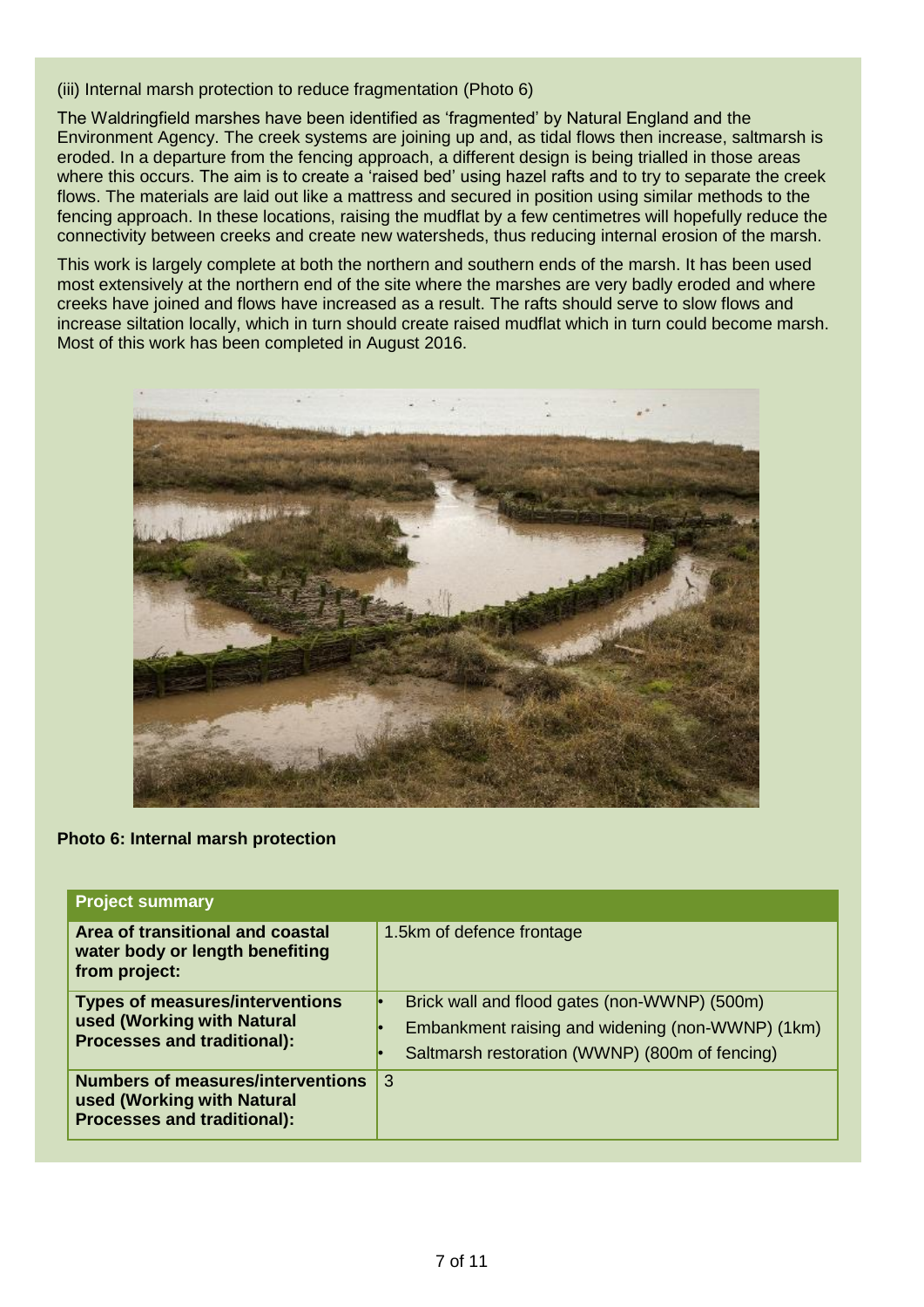| <b>Standard of protection for project</b><br>as a whole: | Brick wall and flood gates: 1 in 100 years<br>Embankment raising: 1 in 75 years<br>Saltmarsh restoration: not available                                      |
|----------------------------------------------------------|--------------------------------------------------------------------------------------------------------------------------------------------------------------|
| <b>Estimated number of properties</b><br>protected:      | Phase 1 (brick wall and flood gates): 18<br>Phase 2 (embankment raising and saltmarsh restoration):<br>2 residential properties and a sewage treatment works |

#### **How effective has the project been?**

The standard of flood risk management has been significantly increased. Since the wall was built there was a tidal surge in January 2017 and the boat yard, which in the absence of the project would have been flooded, was protected.

# **5. Project construction**

#### **How were individual measures constructed?**

*Phase 1*

The brick wall and food gates were constructed from imported materials.

*Phase 2*

The embankment was raised and widened using material sourced from borrow pits landward of the embankment, which were landscaped to create a new freshwater wetland.

Work on the saltmarsh restoration phase of the Waldringfield Flood Defence Group project started in June 2016 and involved stakes and brushwood being installed in eroded areas of marsh. Stakes came from Norfolk and hazel faggots were sourced from Kent, where they were cut by hand to order. Tidal working restrictions and wet weather made initial progress difficult. Heavy rain was problematic for operatives to work and it adversely affected ground conditions within the site for transferring materials. However, the weather in July and August 2016 improved and the scheme was delivered to time and budget.

#### **How long were measures designed to last?**

- Brick wall and flood gates: 50 years
- Embankment raising: 50 years
- Saltmarsh restoration: materials should last 25 years.

#### **Where there any landowner or legal requirements which needed consideration?**

The project was delivered by a partnership between the Waldringfield Flood Defence Group and the Environment Agency for Phase 1, and Waldringfield Flood Defence Group with the East Suffolk Internal Drainage Board for Phase 2. Landowners were represented within the Waldringfield Flood Defence Group.

In addition, a Memorandum of Understanding between the East Suffolk Internal Drainage Board, the Waldringfield Flood Defence Group and with Pretyman-Waller Trustees (landowner of the northern section) allowed for access and creation of freshwater wetland as part of Phase 2, along with agreements on future maintenance responsibilities and monitoring requirements.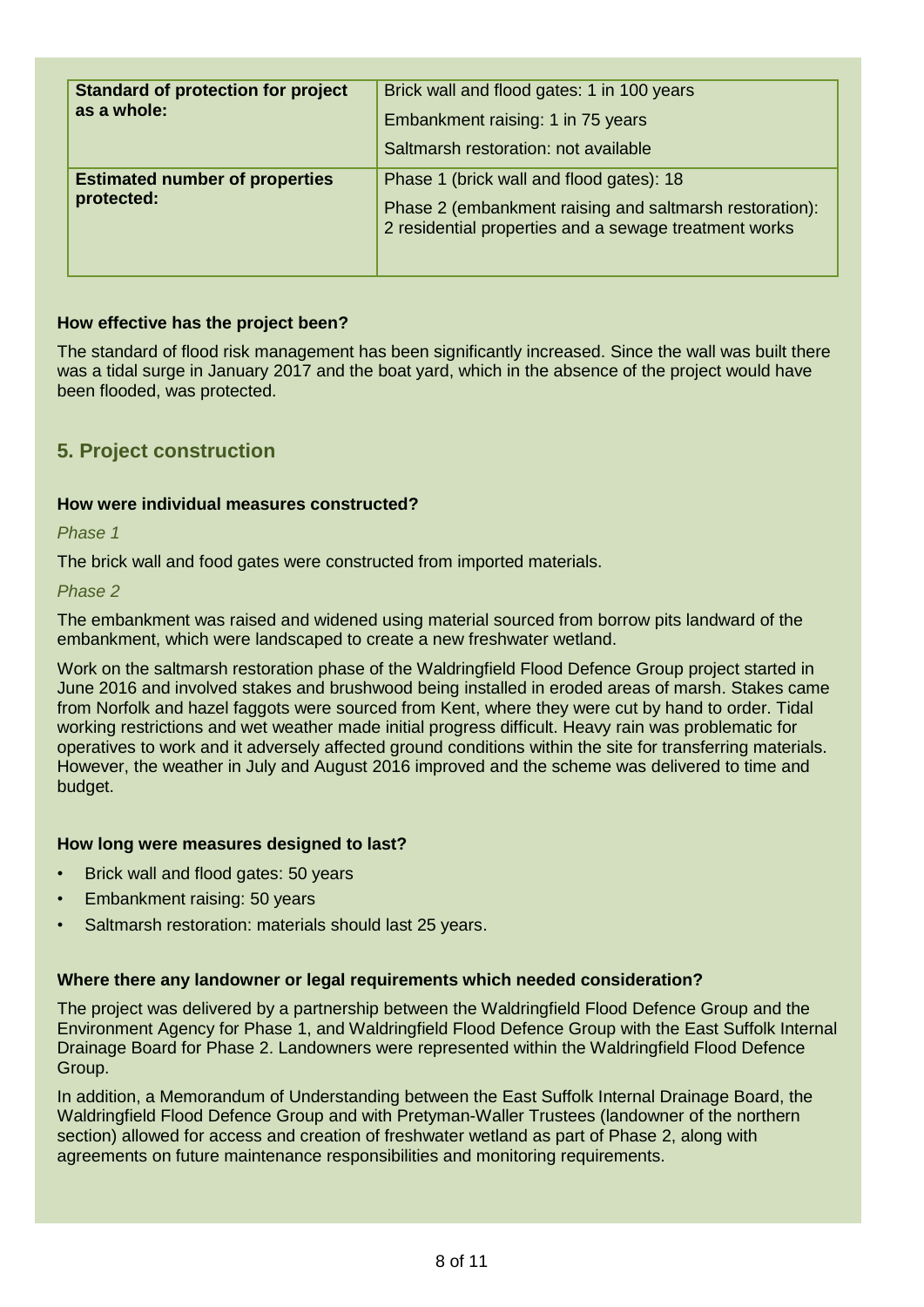# **6. Funding**

| Funding summary for Working with Natural Processes (WWNP)/Natural Flood Management<br>(NFM) measures |                                                                                                                                                                                                             |  |
|------------------------------------------------------------------------------------------------------|-------------------------------------------------------------------------------------------------------------------------------------------------------------------------------------------------------------|--|
| Year project was<br>undertaken/completed:                                                            | 2015 to 2016                                                                                                                                                                                                |  |
| How was the project funded:                                                                          | <b>Coastal Communities Fund</b><br><b>Flood Defence Grant in Aid</b><br><b>Waldringfield Flood Defence Group</b>                                                                                            |  |
| Total cash cost of project $(E)$ :                                                                   | Phase 1: £1.1 million (~£400,000 from Waldringfield Flood<br>Defence Group)                                                                                                                                 |  |
|                                                                                                      | Phase 2: Embankment £360,000; saltmarsh restoration<br>£98,000 (funded by Waldringfield Flood Defence Group<br>with £10,000 from the AONB Sustainable Community fund)                                       |  |
| <b>Overall cost and cost breakdown</b><br>for WWNP/NFM measures (£):                                 | WWNP measures cost £98,000. There are no additional<br>costs to the Waldringfield Flood Defence Group. All<br>materials have been used within the project and some<br>funds are ring-fenced for monitoring) |  |
| <b>WWNP/NFM costs as a % of overall</b><br>project costs?                                            | WWWP measures represented 21% of the Phase 2 costs<br>and 6% of the overall project costs.                                                                                                                  |  |
| Unit breakdown of costs for<br><b>WWNP/NFM measures:</b>                                             | WWNP measures were implemented along an 800m<br>section of frontage. Cost £122.5 per metre and includes<br>baseline and 3 additional surveys over next 10 years.                                            |  |
| Cost-benefit ratio (and timescale in<br>years over which benefit cost ratio<br>has been estimated):  | Phase 1: benefits over 50 years<br>Phase 2: not calculated (private defences)                                                                                                                               |  |

# **7. Wider benefits**

#### **What wider benefits has the project achieved?**

Environmental benefits include:

- saltmarsh restoration
- freshwater wetland creation
- water vole habitat creation and relocation
- fish habitat (thin-lipped mullet, bass, common goby all recorded using saltmarsh as a nursery and feeding area and new structures provide refuge for fish fry)
- carbon sequestration
- footpath restoration (1 km)

The project is acting as a pilot for a new Suffolk Saltmarsh Fund, which will use evidence from this site to scale up likely funding needs for similar projects across Suffolk – led by the East Suffolk Internal Drainage Board and Suffolk County Council. This project will also be part of the Defra Marine Pioneer programme, which will focus on Suffolk.

#### **How much habitat has been created, improved or restored?**

• Saltmarsh restoration (10ha, of which restoration measures have been installed within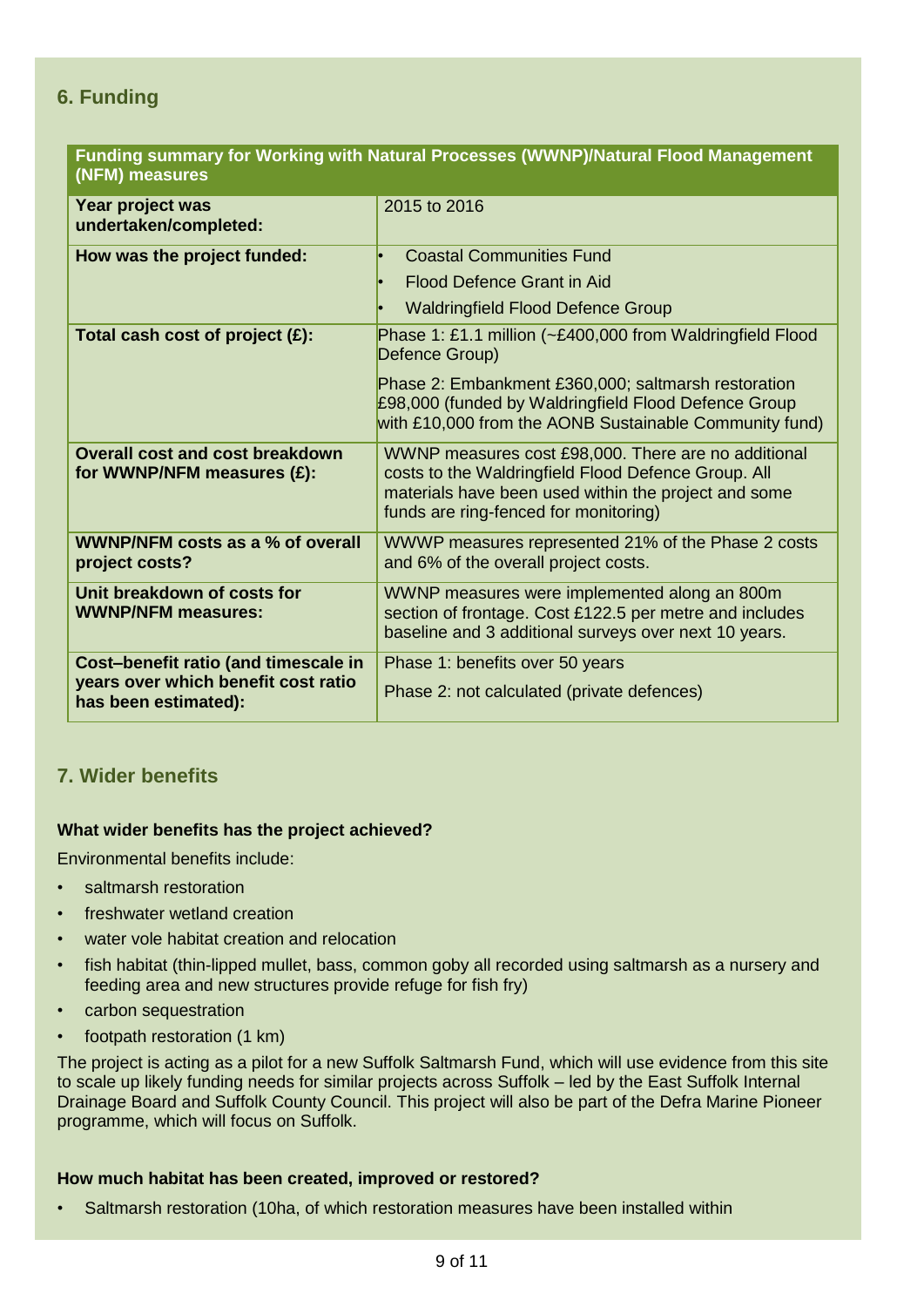approximately 3ha)

- Freshwater wetland creation (0.75ha)
- Water vole habitat creation and relocation (1,400m in place of 700m)

### **8. Maintenance, monitoring and adaptive management**

#### **Are maintenance activities planned?**

- Standard maintenance activities to seawall
- Replacing brushwood periodically

#### **Is the project being monitored?**

Annual inspections of sea wall and salt marsh structures are conducted.

On behalf of the Waldringfield Flood Defence Group, the East Suffolk Internal Drainage Board set up a monitoring programme within the marshes using simple ground survey methods coupled with remote sensing (drone) techniques. A full baseline survey in June 2016 used aerial photography and captured marsh topography. In addition there are also transects across the marsh, which allowed visual inspections of siltation to be made and used to ground truth the aerial data. The East Suffolk Internal Drainage Board also installed 2 large gauge boards to allow the Waldringfield Flood Defence Group and local visitors to see any change in marsh levels visually from the wall.

Following a survey of the initial 200m of saltmarsh structures completed in November 2015, the June 2016 survey picked up a 7–10mm rate of accretion landward of the fencing. This is very positive feedback after 6 months, as it shows sediment is accumulating behind the polder fencing and bodes well for the fencing installed in 2017.

The East Suffolk Internal Drainage Board has made a commitment to the Waldringfield Flood Defence Group and the MMO to conduct 3 further surveys in years 1 to 5 and year 10.

Natural England has shown interest in the monitoring approach and is considering rolling the technique across the Deben Estuary as it successful captures a lot of data quickly and cheaply. If this happens, it will lead to a greater understanding of saltmarsh erosion throughout the estuary and may provide evidence for greater government investment in the future.

While applying for the MMO licence, the Waldringfield Flood Defence Group was approached by the River Deben Association to deploy additional monitoring equipment within the marsh. The River Deben Association is keen to look at any biological factors affecting saltmarsh erosion. Consequently the Waldringfield Flood Defence Group has enabled another community project as the East Suffolk Internal Drainage Board was able to add the River Deben Association's monitoring approach to the Waldringfield Flood Defence Group MMO licence.

#### **Has adaptive management been needed?**

No structures have had to be relocated. If excessive scour occurred, then structures may be removed or amended.

# **9. Lessons learnt**

#### **What was learnt and how could it be applied elsewhere?**

- Value of community engagement through strategic plans and strategies
- Some funding (for example, from the Coastal Communities Funding) was opportunistic and to gain access it was valuable to have a scheme ready to implement.
- Value of communication with partners through weekly updates/newsletters